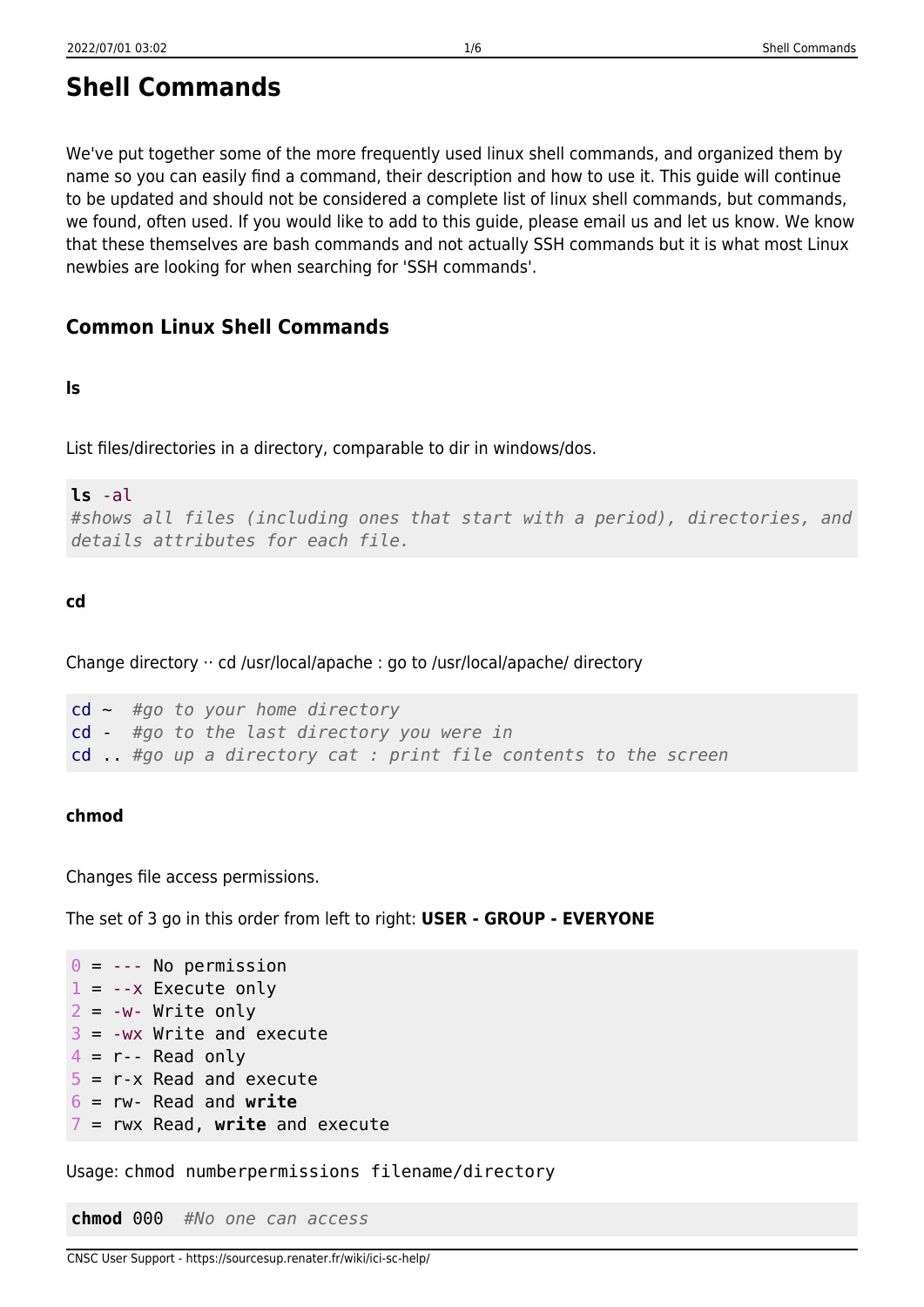Last update: 2016/03/27 21:27 tutorials:unix\_commands https://sourcesup.renater.fr/wiki/ici-sc-help/tutorials:unix\_commands?rev=1459106822

|  | <b>chmod</b> 644 #Usually for HTML pages |  |  |
|--|------------------------------------------|--|--|
|  | chmod 755 #Usually for CGI scripts       |  |  |

#### **chown**

Changes file ownership permissions

The set of 2 go in this order from left to right: **USER - GROUP**

**chown** root myfile.txt *# Changes the owner of the file to root* **chown** root.root myfile.txt *# Changes the owner and group of the file to root*

# **tail**

Like cat, but only reads the end of the file.

**tail** /var/log/messages *# see the last 20 (by default) lines of /var/log/messages* **tail** -f /var/log/messages *# watch the file continuously, while it's being updated* **tail** -200 /var/log/messages *# print the last 200 lines of the file to the screen*

### **more/less**

like cat, but opens the file one screen at a time rather than all at once

**more** /etc/userdomains *# browse through the userdomains file. hit Space to go to the next page, q to quit*

### **vi**

**vi** /home/burst/public\_html/index.html *# edit the index page for the user's website*

While in the vi program you can use the following useful commands, you will need to hit SHIFT + : to go into command mode

```
:q! # This force quits the file without saving and exits vi
:w # This writes the file to disk, saves it
:wq # This saves the file to disk and exists vi
:LINENUMBER : EG :25 # Takes you to line 25 within the file
:$ # Takes you to the last line of the file
```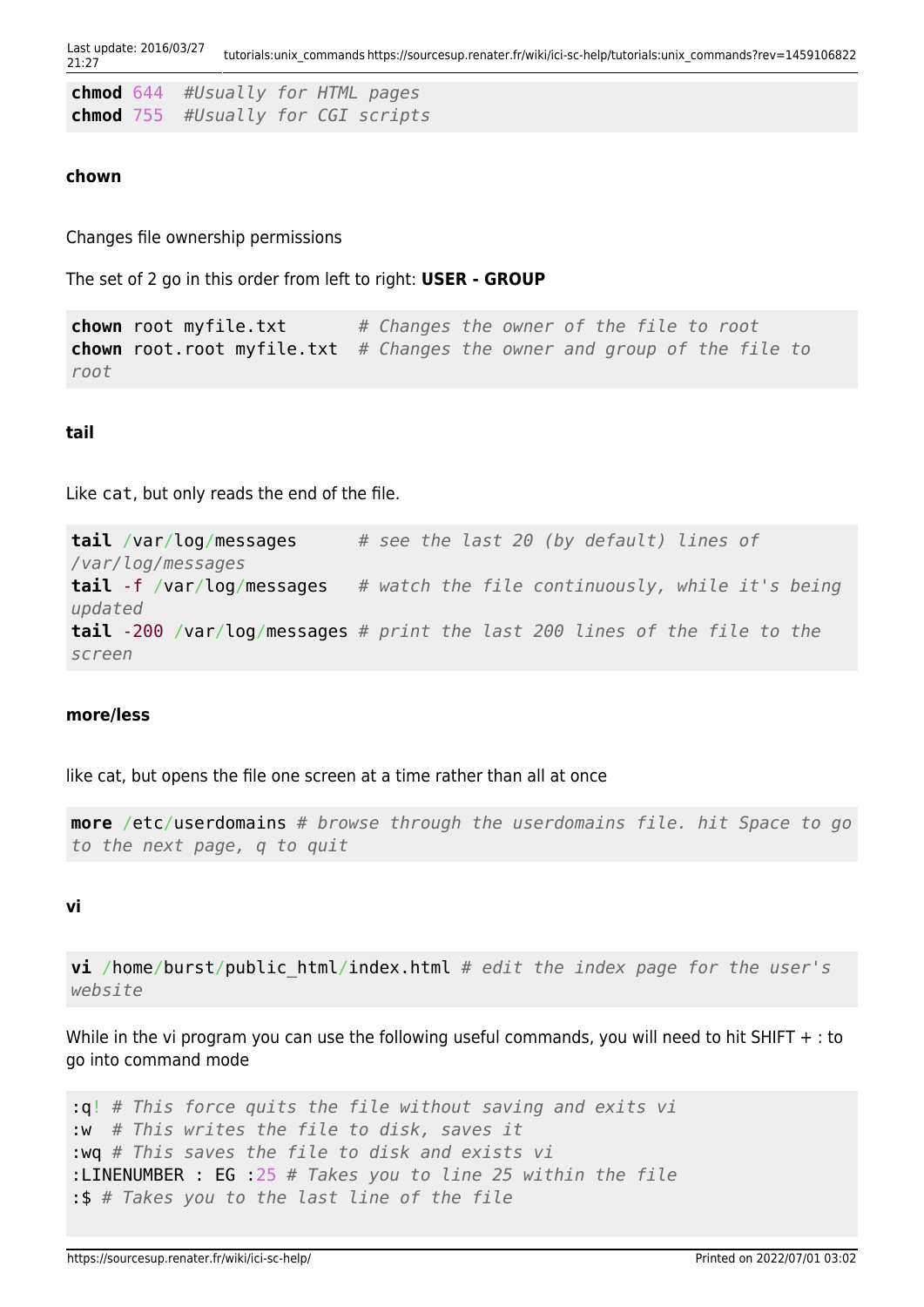:0 *# Takes you to the first line of the file*

- <http://www.tutorialspoint.com/unix/unix-vi-editor.htm>
- [interactive tutorial](http://www.openvim.com)

#### **grep**

Looks for patterns in files

**grep** root /etc/**passwd** *# shows all matches of root in /etc/passwd* **grep** -v root /etc/**passwd** *# shows all lines that do not match root*

**ln**

Create's "links" between files and directories

**ln** -s /usr/local/apache/conf/httpd.conf /etc/httpd.conf *# Now you can edit /etc/httpd.conf rather than the original. changes will affect the original, however you can delete the link and it will not delete the original.*

#### **last**

Shows who logged in and when

last -20 # shows only the last 20 logins last -20 -a # shows last 20 logins, with the hostname in the last field

**w**

shows who is currently logged in and where they are logged in from.

**who** *# This also shows who is on the server in an shell*

#### **netstat**

shows all current network connections.

**netstat** -an *# shows all connections to the server, the source and destination ips and ports.* **netstat** -rn *# shows routing table for all ips bound to the server.*

**top**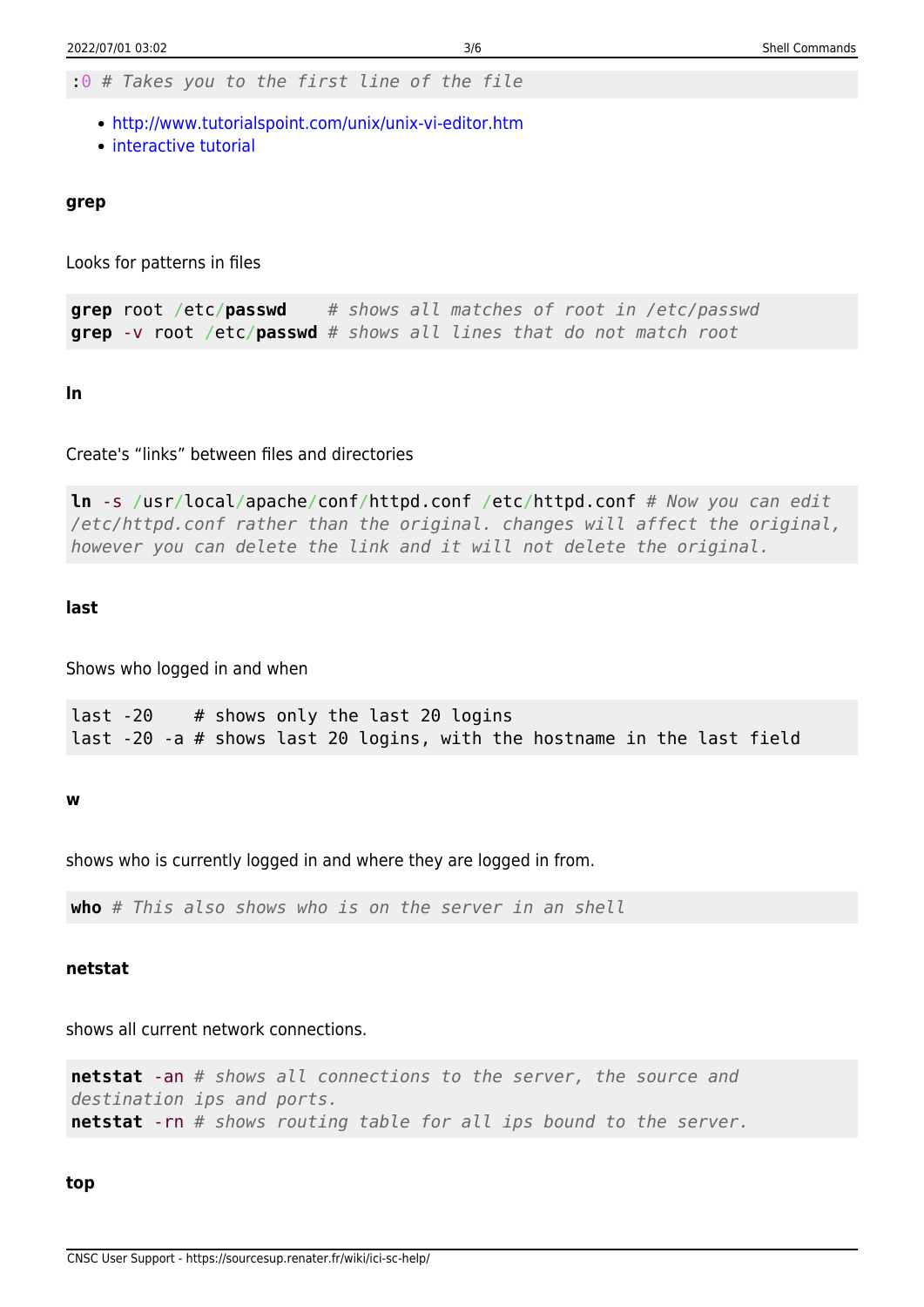shows live system processes in a nice table, memory information, uptime and other useful info. This is excellent for managing your system processes, resources and ensure everything is working fine and your server isn't bogged down. top then type Shift + M to sort by memory usage or Shift + P to sort by CPU usage

# **ps**

ps is short for process status, which is similar to the top command. It's used to show currently running processes and their PID. A process ID is a unique number that identifies a process, with that you can kill or terminate a running program on your server (see kill command).

```
ps U username # shows processes for a certain user
ps aux # shows all system processes
ps aux --forest # shows all system processes like the above but organizes in
a hierarchy that's very useful!
```
# **touch**

### creates an empty file

```
touch /home/burst/public_html/404.html # create an empty file called
404.html in the directory /home/burst/public_html/
```
### **file**

attempts to guess what type of file a file is by looking at it's content.

**file** \* *# prints out a list of all files/directories in a directory*

**du**

### shows disk usage.

**du** -sh *# shows a summary, in human-readble form, of total disk space used in the current directory, including subdirectories.* **du** -sh \* *# same thing, but for each file and directory. helpful when finding large files taking up space.*

#### **wc**

#### word count

**wc** -l filename.txt *# tells how many lines are in filename.txt*